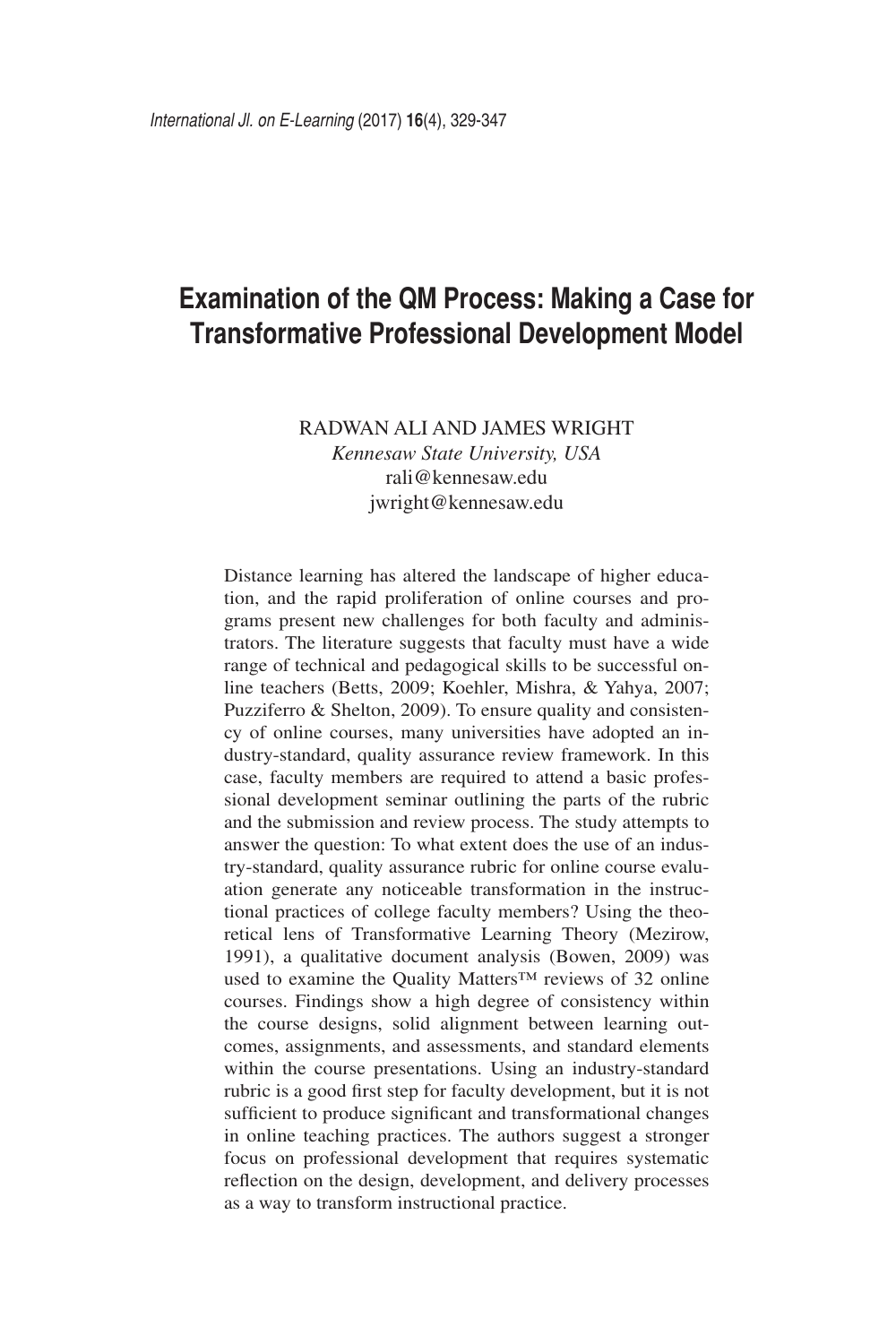*Keywords:* online learning, distance education, online faculty professional development, transformational learning theory, Quality Matters™, best practices in online teaching

## **Introduction**

The surge in availability of online degree programs and the dramatic increase in students enrolled in online programs are striking examples of the changes in higher education. Faculty are crucial to the design, development, and delivery of high quality online instruction (Wright, 2014). The role of faculty in the online environment assumes many forms: designer, role model, facilitator, and teacher. However, this wide range of roles requires faculty to transform their instructional practices, which is often challenging and difficult (Allen & Seaman, 2013). Not all college faculty members are equipped to handle the challenges of designing and delivering high quality online instruction (Koehler, Mishra, & Yahya, 2009). Thus, many universities have turned to an industry-standard, quality assurance instrument for the process monitoring of online course development.

The implementation of an industry-standard rubric to certify quality of an online course is a valuable metric (Puzziferro & Shelton, 2009). More importantly, the larger question needs to be asked: Does the use of a quality control tool produce better quality teaching in the online classroom? If a faculty member develops a course so that it meets the criteria of a standard rubric, does the use of such an instrument actually change the instructional practice of the teacher?

Fundamental to a student's online success is the challenge of enhancing the pedagogical and technical skills of the faculty member (Keengwe & Kidd, 2010). Just as the Internet has transformed the learning environment, so too, is the need for the transformation of faculty's repertoire of skills in curriculum development and instruction. McQuiggan (2012) suggests that, "… preparing to teach online presents an opportunity to rethink assumptions and beliefs about teaching" (p. 29). The adaption of new teaching approaches becomes critical to ensure the learner's success. Online faculty professional development is vital to raise the quality of the student's learning experiences (Brooks & Gibson, 2012; Puzziferro & Shelton, 2009). The premise is that professional development often misses the potential of its noble purpose (Wright, 2014). It is the position of the authors that professional development should transform the teaching practices of the faculty member, not merely assistance in the acquisition of new technical or instructional skills.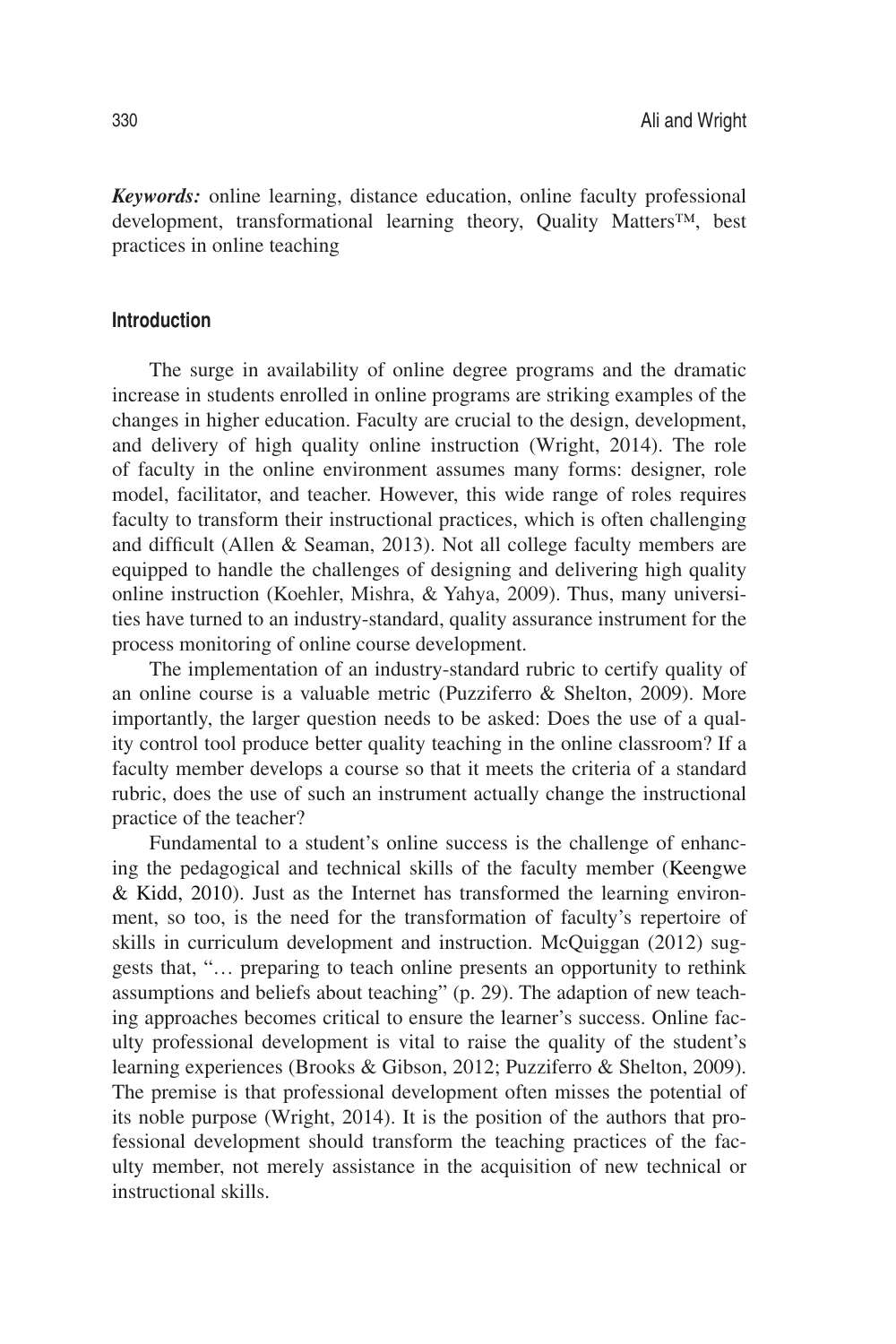The increasing influence of online learning requires higher education to adapt (Hanna, 2007). Such adaptations include finding innovative ways to deliver instruction in the online course environment (Allen  $\&$  Seaman, 2010). To implement these adaptive approaches, educational institutions have to re-assess their infrastructure, resources, and faculty capabilities. The study investigated whether the use of industry-standard, quality assurance rubric transforms the instructional practices of the participating faculty.

## **LITERATURE REVIEW**

This section represents some literature on the primary factors and considerations needed to transform faculty practice online. Additionally, several faculty development models are presented and discussed as ways to improve online student learning. This is by no means a comprehensive review of the literature, but rather represents literature selected to frame and guide the discussion of faculty transformation regarding the purpose and directions of this research.

Consistent support for faculty development in online learning occupies a large space in the literature (Green, Alejandro, & Brown, 2009; Hixon, Buckenmeyer, Barczyk, & Feldman, 2011; Koehler, Mishra, & Yahya, 2007; Puzziferro & Shelton, 2009). In general, if institutions of higher education intend to have technology-enhanced learning experiences for their students, faculty must be trained in the knowledge and skills necessary to design and implement such experiences (Taylor & McQuiggan, 2008). Accordingly, designing faculty development becomes important to accommodate knowledge of content, pedagogy, and technology (Koehler, Mishra, & Yahya, 2007). The literature presents many instructional development models that could support development of faculty's ability to teach online effectively.

For example, the Online Human Touch (OHT) conceptual framework (Betts, 2009), developed at Drexel University, is focused on faculty engagement, and proactive actions to increase such engagement. The OHT framework was developed and used for faculty recruitment, training, mentoring, support, and professional development. Betts asserted that 1) the stronger the connection of faculty members to their program, functional unit, and campus, the more likely they will continue their involvement and enthusiasm for online teaching; and 2) faculty members will become more effective in the online classroom because they would invest the time in finding innovative ways to teach and engage the participating learners.

Puzziferro and Shelton (2009) suggest a team-based, systems approach that focused on an online instructional design theory called *Active Mastery*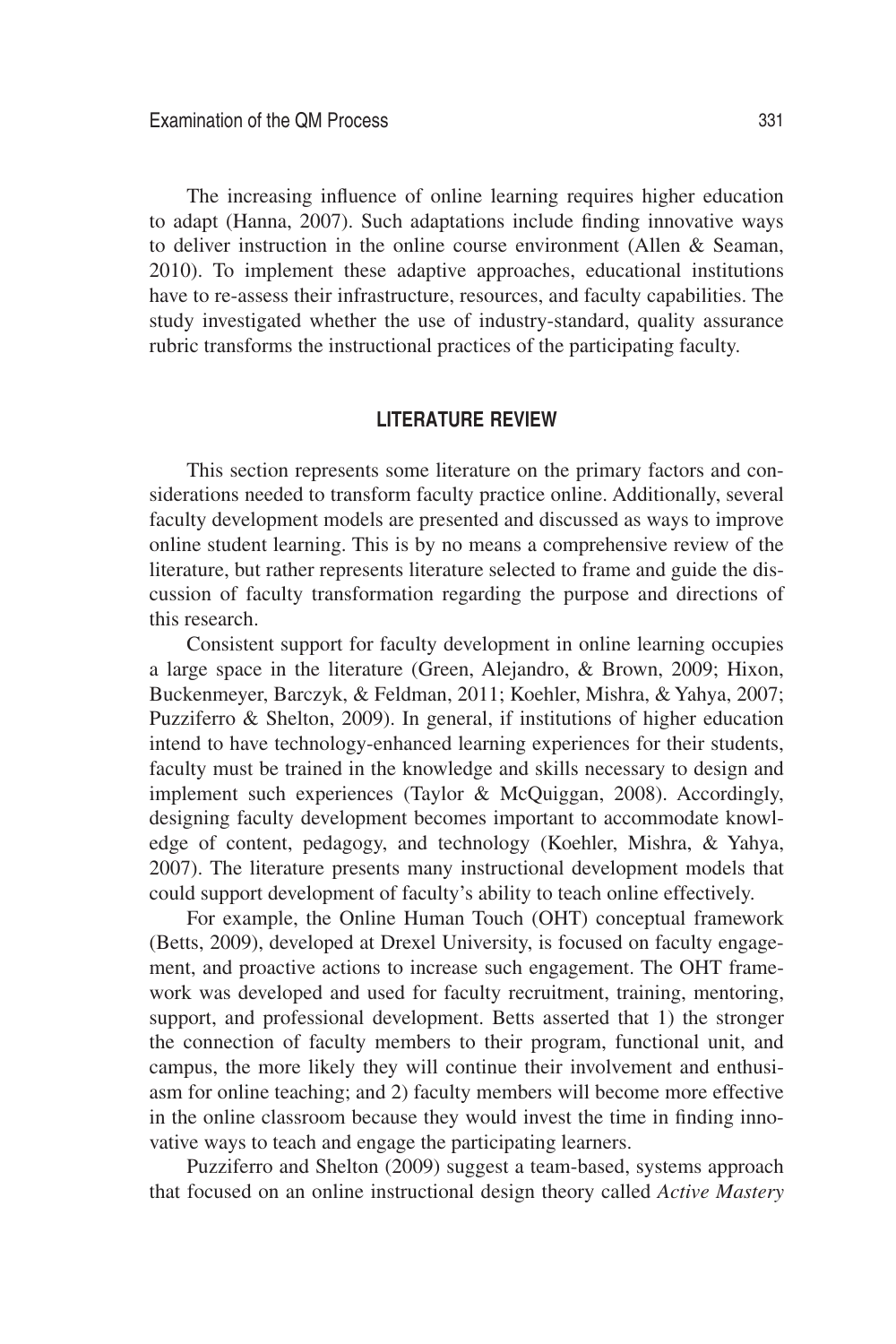*Learning.* The goal is to develop robust and effective online courses, and this model would help institutions adopt a process of documenting course development. The validity of the model should evolve and be modified based on faculty satisfaction, quality of design, and student learning outcomes.

Koehler, Mishra, and Yahya (2007) present a powerful conceptual framework to express the importance of the intersection of technological, pedagogical, and content knowledge (TPCK). They generated the framework based on the collaboration of faculty and master's degree students developing online courses. TPCK emphasizes the importance and complexities of relationships and intersections among content, pedagogy, technology, and their respective contexts. Koehler, Mishra, and Yahya believed that their framework could function as a model to integrate research, pedagogy and theory as it stimulates the focus on rational and detailed understanding of technological, pedagogical, and content knowledge. More importantly, TPCK highlights the complexities, cross-sections, and tensions that faculty members experience teaching online.

Smith (2005) conducted a meta-analysis to compile a list of fifty-one competencies that an online instructor should possess to be able to provide a quality distance education experience. These competencies were sorted into a model that used three different classifications: (1) competencies needed prior to start of a course; (2) competencies needed during the course; and (3) competencies needed after the course. He warned that traditional faceto-face techniques may not be should not be effective in the online classroom. Smith's work suggests that faculty members should be assisted in transitioning to the online environment, trained and mentored, and provided with resources. Thus, Smith makes a clarion call for transformational professional development.

De Rijdt, Stes, van der Vleuten, and Dochy (2013) acknowledge the positive influence of professional development on student learning. However, De Rijdt et al. discerned that the situation, context, and environment influence the transformational effects of the professional development. The issues surrounding professional development are complex and need to be adjusted based on what works for which faculty and under what conditions. Ultimately, the professional development process should be differentiated for the individual faculty based on their learning needs and the situational context. Furthermore, Ebert-May, Derting, Hodder, Momsen, Long, and Jardeleza (2011) conducted a study to assess the effect of a professional development workshop on teaching practices in undergraduate education. They observed that results differed for participating faculty. They also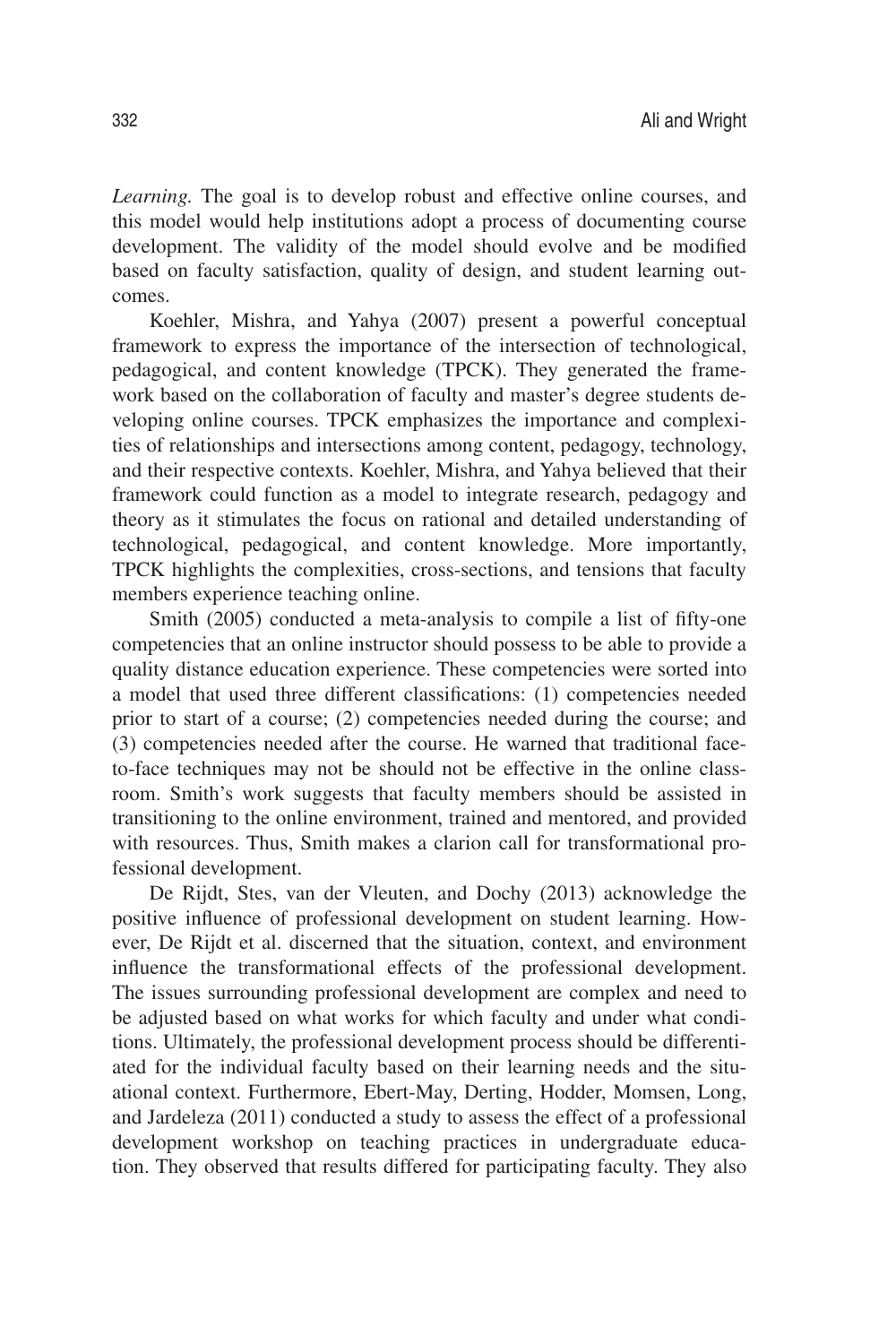shared that self-reported survey data indicated that, "significant gains in faculty knowledge of and firsthand experience with specific aspects of reformed teaching…" (Ebert-May et al., 2011, p. 554).

Finally, Mandernach, Donnelli, Dailey, and Schulte (2005) presented a faculty evaluation model for online instructors. The rationale behind their model is that an evaluation system that is specific for online instructors has the potential to improve their instructional approaches and increase the usefulness of the students' experience. Mandernach et al. explained that the model held two purposes: mentoring and evaluation with formative and summative phases. The formative phase included five reviews that guide the instructor through planning, designing, and teaching the course. The summative phase, conducted at the conclusion of the course, was a reflective look to help the instructors and their departments enhance courses by implementing suggested changes given during the formative reviews. To complete the different types of evaluations, the model shared artifacts including review forms to help with the different phases. The overarching purpose of this model is to facilitate faculty transformation as online instructors.

The literature presented provides clear evidence that systematic reflection is fundamental to transforming instructional practice of online teachers. Additionally, professional development that implements many of the suggestions from the literature will spur and enhance the skills and knowledge base to support the transformation of many online faculty.

# **BACKGROUND AND RESEARCH QUESTION**

As previously discussed, distance learning has altered the landscape of higher education, and the rapid proliferation of online courses and programs present new challenges for both faculty and administrators. The literature presented suggests that faculty need to have a wide range of technical and pedagogical skills to be successful online teachers. To ensure quality and consistency of the online courses, many universities have adopted an industry-standard, quality assurance review process for the development of online courses. At a large suburban university in the southeastern United States, the Quality Matters<sup>™</sup> (QM) framework is used to certify online courses before delivery to the students.

Quality Matters™ is one of the premier faculty-centered evaluation programs for assuring consistency in the design of online courses. Many universities and institutions benchmark the design, development, and maintenance of their online courses with this subscription-based framework. The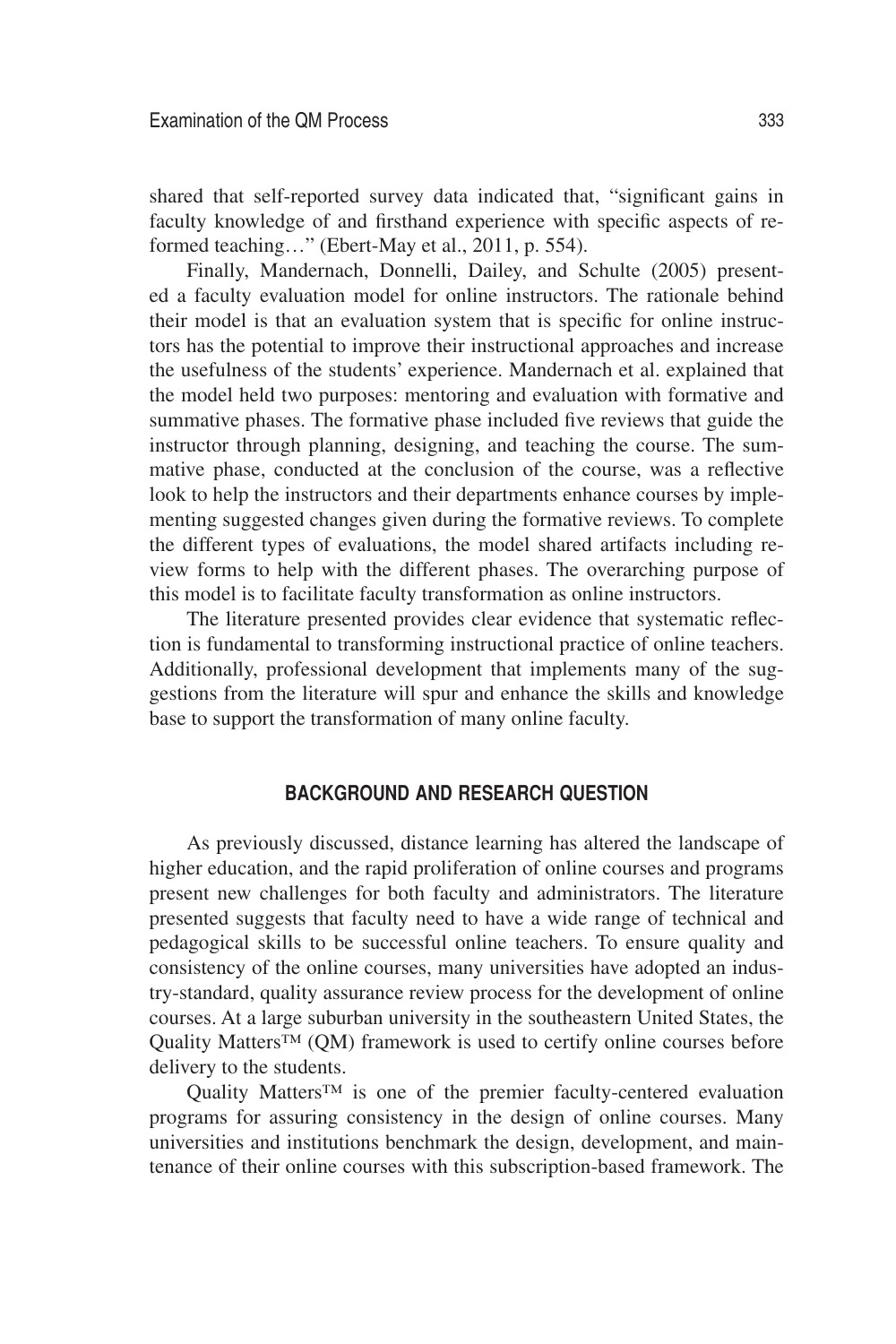framework was established in 2003 by a consortium of online educators, MarylandOnline. The research-based rubric consists of eight general standards: (1) course overview and introduction, (2) learning objectives (competencies), (3) assessment and measurement, (4) instructional materials, (5) course activities and learner engagement, (6) course technology, (7) learner support, and (8) accessibility and usability.

The eight general standards constitute 41 specific items for review on the Fourth Edition of the rubric. Each of the 41 items can be scored with *one*, *two*, or *three* points. Fundamental to the principles of QM is the need for alignment across these eight areas, especially in regards to the learning objectives, assessments, and course activities. Best practice in instructional design, as well as good teaching, requires the alignment of learner outcomes, assessments, and instructional strategies. A maximum point value for all standards is 95, and a passing score of 81 is required to meet the QM certification.

Certification of an online course assures a certain level of consistency between the course structure, learner outcomes, and assessments. To begin the QM review process, faculty members are required to attend a basic professional development seminar outlining the parts of the rubric and the submission and review process. However, does this professional development session transform their instructional practices? Will the use of the QM rubric broaden the horizon for traditional classroom faculty with respect to course design, learner engagement and feedback, facilitation and communication, and participating and contributing to teaching faculty communities?

This study was designed to assess the influence of using an industrystandard rubric as an agent of change with respect to the faculty development in online teaching. Considering that the courses that undergo the certification review are evaluated using one rubric, it is logical to expect similar outcomes from the faculty development. Therefore, the study was conducted to answer the question: *To what extent does the use of an industry-standard, quality assurance rubric for online course evaluation generate any noticeable transformation in the instructional practices of college faculty members?*

# **THEORETICAL FRAMEWORK**

The theoretical lens for this study is Transformative Learning Theory (TLT) (Mezirow, 1991). Essential to TLT is an initial professional development experience, coupled with reflective thought about the experience, and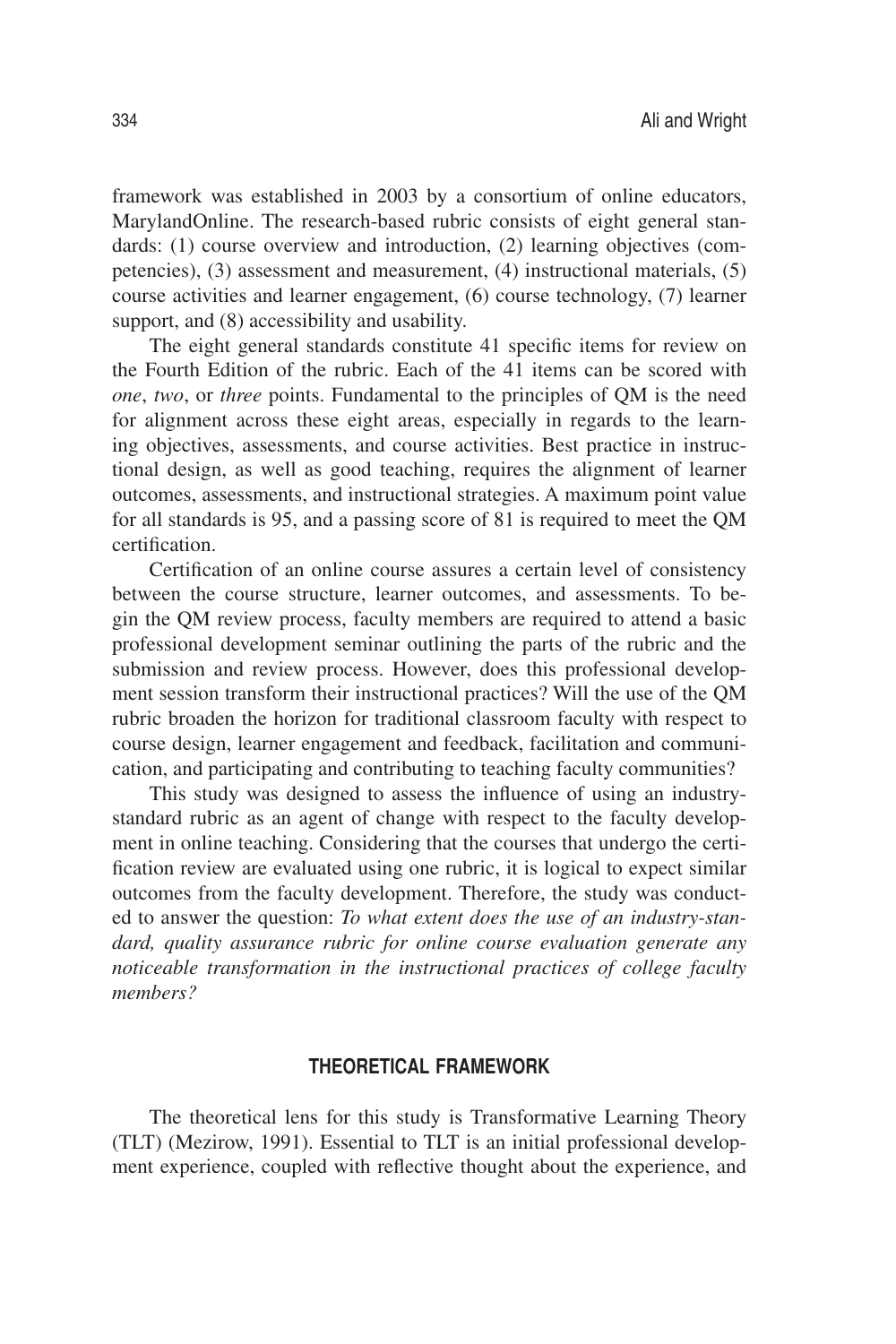finally rational discourse about the process. This framework is well suited for adult learners and this research study. Adults make meaning of their experiences by becoming aware of the dynamics of the learning process, in this case, aspects of the QM rubric. The most important aspect in TLT is the reflective examination of the process and preconceived assumptions about the experience. This reflective process is the key to generating meaning from the learning experience.

Mezirow (1991) extended a model to explain the nature of adult learning with Transformative Learning Theory (TLT). The foundations of TLT are grounded in the theoretical underpinnings of frame of reference, meaning perspective, habit of mind, disorienting dilemma, critical self-reflection, domains of learning, and meaning schemes (Kitchenham, 2008). An influential work related to TLT is that of Habermas (1971), who presented three domains of learning: (a) the technical, (b) the practical, and (c) the emancipatory. The first includes learning just to complete a task; the second is learning specific to the environment; and the third is the deepest, as it taps the human psyche. Speaking to this last domain, McQuiggan (2012) affirms that the TLT uses a constructivist approach for adult development and combines principles from education, psychology, sociology, and philosophy. The constructivist aspect of the TLT suggests that humans construct meaning from their experiences to create individual transformation (Cranton & Wright, 2008).

Furthermore, Mezirow (1991) suggests four ways of learning: learning new meaning schemes, elaborating on those schemes, transforming meaning schemes, and producing meaning perspectives. Depended on the learner's assumptions and expectations, the *meaning perspective* is a space where a learner makes meaning out of a learning experience (Malkki, 2010). Malkki (2010) concludes that, "reflection refers to becoming aware of and assessing the taken-for-granted assumptions within one's meaning perspective, in order to construct a more valid belief…" (p. 47). This conclusion suggests that reflection has self-oriented meaning; multiple learners in the same learning experience will have different reflections, and hence, different meanings.

Snyder (2008) explored the TLT-centered literature for the purpose of understanding as a gauge for learner-transformation. Her study addressed the fact that measuring transformation was difficult due to capturing and analyzing self-reported data. That difficulty, in turn, suggested a need for a reflective learning framework with multiple data pathways.

Ideally, faculty members are transforming when they use the QM rubric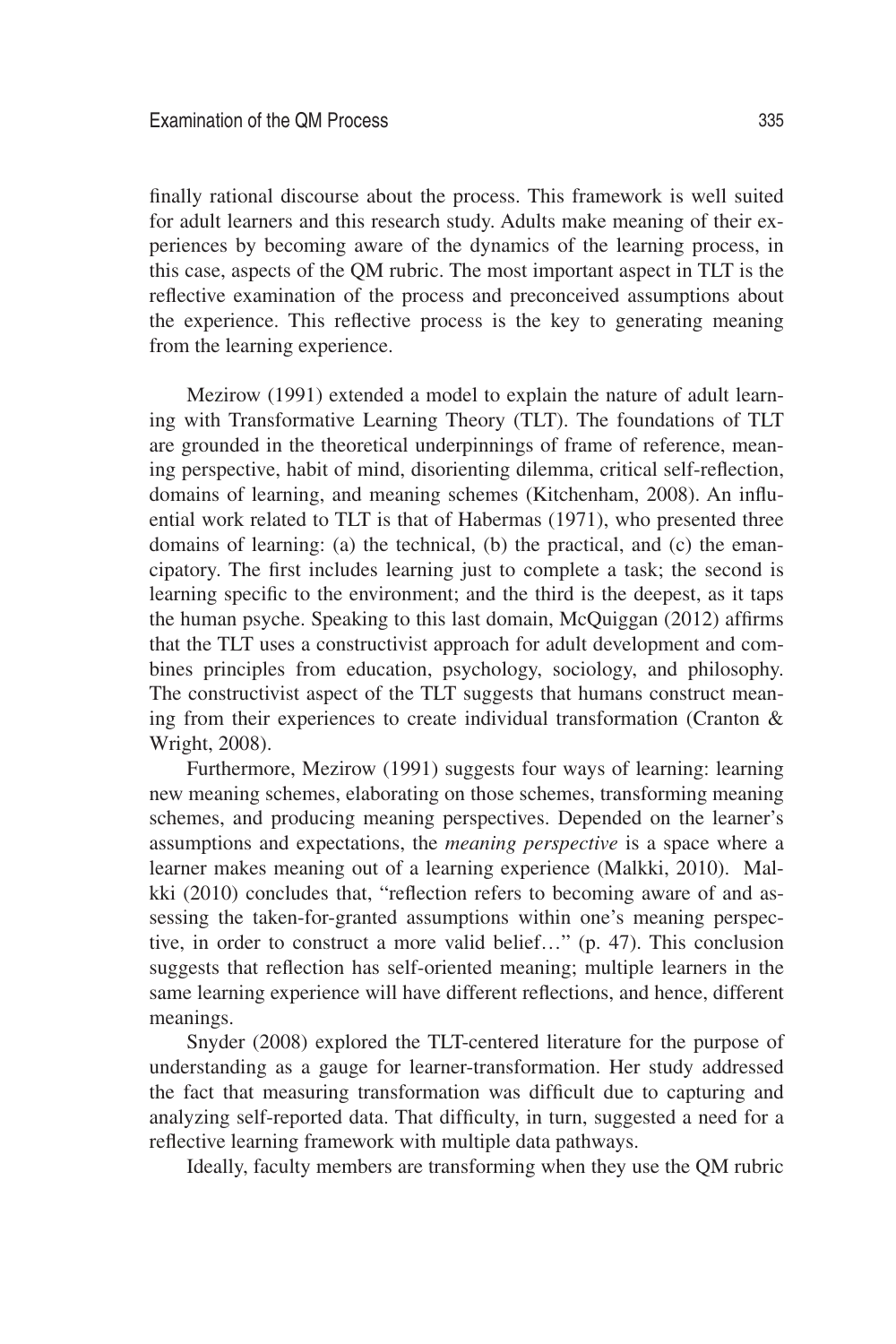for online course design and development. Thus, Transformative Learning Theory is the rational theoretical foundation and lens for this research study.

# **METHODOLOGY**

At a large, suburban university in the southeastern United States, a qualitative document analysis (Bowen, 2009) was used to examine the Quality Matters<sup>™</sup> reviews of 32 online courses. Using the theoretical lens of TLT (Mezirow, 1991), course reviews were examined to find patterns of transformative instructional practices. Additionally, descriptive statistics were generated on the course reviews to aid in the identification of patterns and themes.

Data Source

The data set for this study was 32 Quality Matters™ course reviews that included eight graduate and 24 undergraduate online courses. The content of these courses varied from business, education, and social science disciplines. All online courses were required to meet QM certification before becoming an official university offering. Courses reviewed before August 2011 needed 72 points out of 85 to be accredited. In July 2011, the QM certification rubric changed with the addition of several items. That affected the total number of points possible and the passing cut score. After that date, a course needed 81 points out of 95 to pass the review successfully. The table below shows course pseudonym names, date of review, review status, and scores. The pseudonyms comply with the Institutional Review Board requirements.

| <u>Ommo Courses incrience</u> |            |                                         |        |  |
|-------------------------------|------------|-----------------------------------------|--------|--|
| Course                        | Date Ended | <b>Review Status</b>                    | Score  |  |
| C <sub>001</sub>              | 04/16/2012 | Met Standards $-1$ <sup>st</sup> Review | 95     |  |
| C <sub>002</sub>              | 07/04/2012 | Met Standards $-1$ <sup>st</sup> Review | 93     |  |
| CO <sub>03</sub>              | 05/23/2012 | Met Standards $-1$ <sup>st</sup> Review | 93     |  |
| C <sub>004</sub>              | 04/01/2014 | Met Standards $-1$ <sup>st</sup> Review | 95     |  |
| C <sub>005</sub>              | 02/17/2011 | Met Standards $-1$ <sup>st</sup> Review | 83     |  |
| C <sub>006</sub>              | 04/29/2014 | Met Standards $-1$ <sup>st</sup> Review | 88     |  |
| CO <sub>07</sub>              | 03/18/2012 | Met Standards $-1$ <sup>st</sup> Review | 95     |  |
| C <sub>008</sub>              | 09/27/2011 | Met Standards - Upon Amendment          | 62, 95 |  |

**Table 1**  Online Courses Reviewed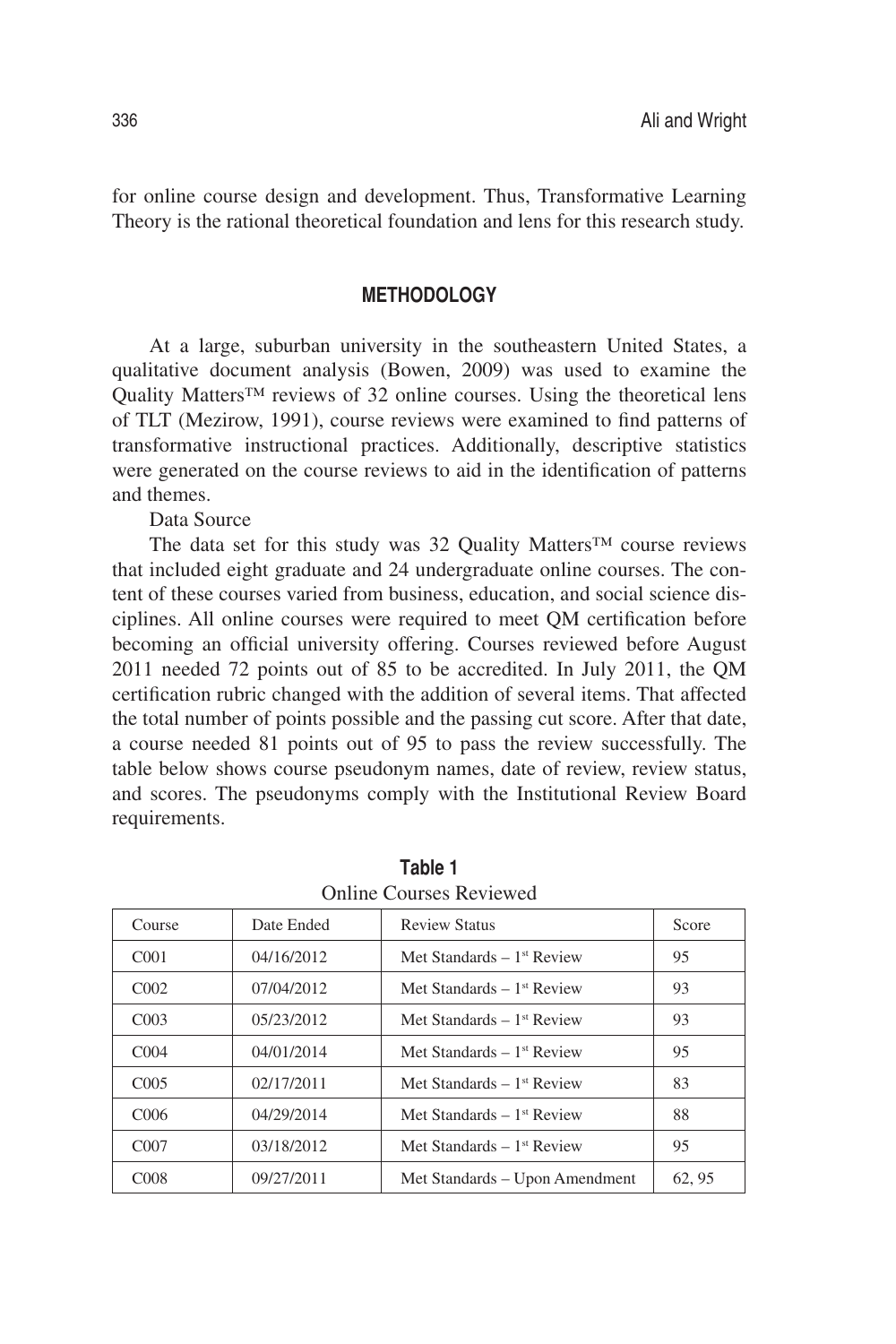| C <sub>008</sub>  | 07/31/2014 | Met Standards $-1$ <sup>st</sup> Review | 94     |
|-------------------|------------|-----------------------------------------|--------|
| C <sub>010</sub>  | 06/20/2013 | Met Standards $-1$ <sup>st</sup> Review | 95     |
| C <sub>011</sub>  | 07/26/2012 | Met Standards $-1$ <sup>st</sup> Review | 93     |
| C <sub>012</sub>  | 06/21/2012 | Met Standards $-1$ <sup>st</sup> Review | 93     |
| CO13              | 08/06/2013 | Met Standards $-1$ <sup>st</sup> Review | 95     |
| CO14              | 07/12/2011 | Met Standards $-1$ <sup>st</sup> Review | 85     |
| C <sub>015</sub>  | 11/13/2012 | Met Standards $-1$ <sup>st</sup> Review | 95     |
| C <sub>016</sub>  | 11/11/2013 | Met Standards $-1$ <sup>st</sup> Review | 93     |
| C017              | 04/04/2012 | Met Standards - Upon Amendment          | 82, 95 |
| C018              | 10/22/2013 | Met Standards $-1$ <sup>st</sup> Review | 93     |
| C <sub>019</sub>  | 08/27/2012 | Met Standards $-1$ <sup>st</sup> Review | 89     |
| C <sub>020</sub>  | 10/29/2012 | Met Standards - $1st$ Review            | 93     |
| C <sub>021</sub>  | 02/11/2013 | Met Standards $-1$ <sup>st</sup> Review | 95     |
| C <sub>022</sub>  | 08/27/2013 | Met Standards $-1$ <sup>st</sup> Review | 95     |
| CO <sub>23</sub>  | 03/25/2014 | Met Standards $-1$ <sup>st</sup> Review | 94     |
| CO <sub>24</sub>  | 05/23/2011 | Met Standards $-1$ <sup>st</sup> Review | 85     |
| CO <sub>25</sub>  | 01/16/2014 | Met Standards $-1$ <sup>st</sup> Review | 93     |
| C <sub>026</sub>  | 11/05/2013 | Met Standards $-1$ <sup>st</sup> Review | 95     |
| CO27              | 06/24/2013 | Met Standards $-1$ <sup>st</sup> Review | 95     |
| C <sub>028</sub>  | 12/02/2013 | Met Standards - $1st$ Review            | 95     |
| C <sub>029</sub>  | 02/26/2014 | Met Standards $-1$ <sup>st</sup> Review | 92     |
| C <sub>0</sub> 30 | 01/22/2014 | Met Standards $-1$ <sup>st</sup> Review | 93     |
| C <sub>031</sub>  | 05/09/2013 | Met Standards $-1$ <sup>st</sup> Review | 93     |
| C032              | 07/01/2014 | Met Standards $-1$ <sup>st</sup> Review | 93     |

# **Data Analysis**

The Quality Matters™ reviews of these 32 courses were examined using the document analysis methodology (Bowen, 2009). The qualitative data was analyzed to identify factors prevalent in the online course reviews. The first step in this process was the identification of patterns, themes, and links within the data. The pattern analysis and node structure evolved and surfaced during the data analysis phase. The method for the data analysis first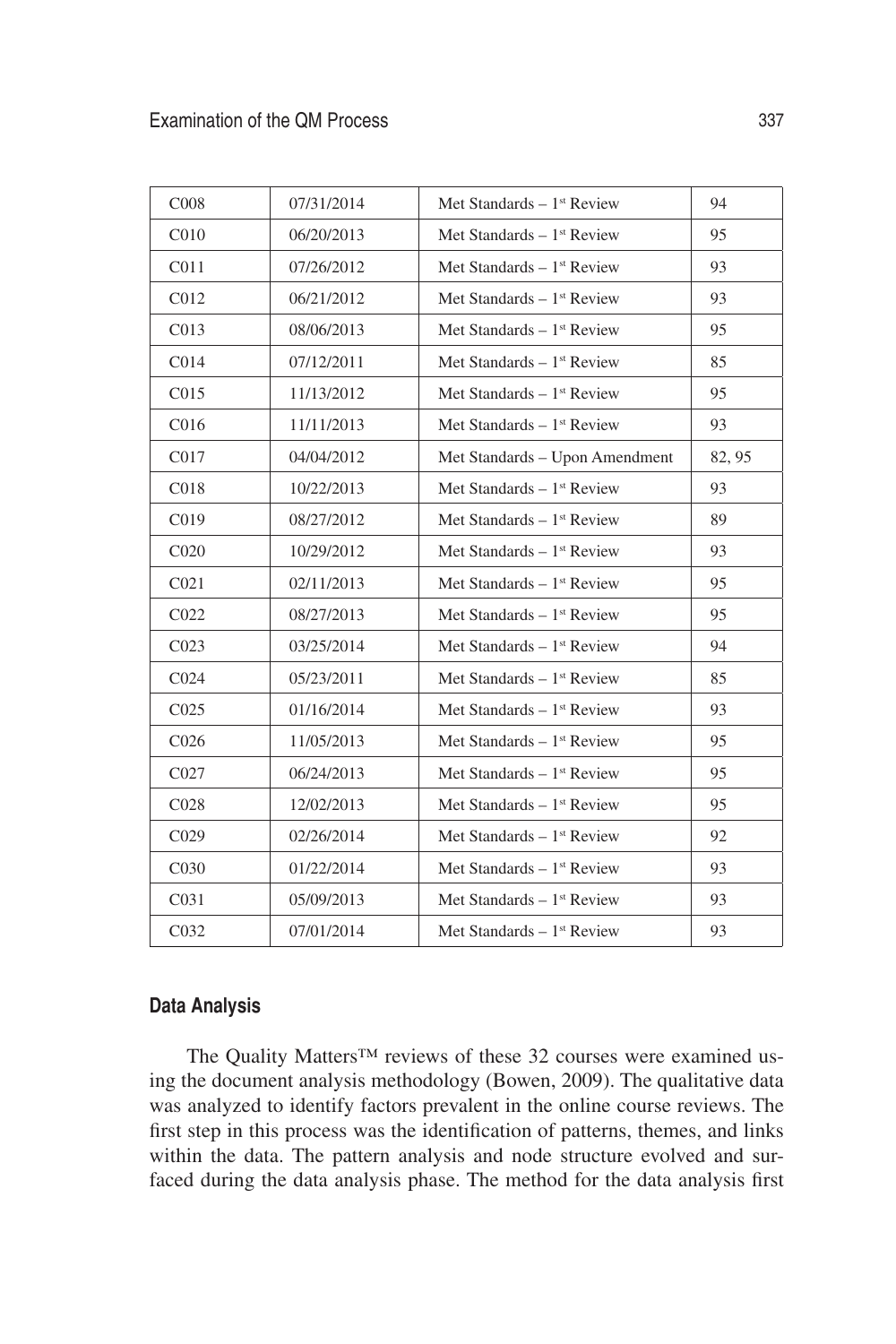included the identification of the tree and free nodes. A spiral method of analysis was used to reduce the nodes to themes, and then group the themes that informed the findings (Creswell, 2008; Marshall & Rossman, 2010).

#### **FINDINGS**

#### **The Course Reviews Return a Strong Level of Consistency**

The data presented a high level of constancy and compliance to the Quality Matters™ rubric framework. The QM rubric particularly focused on the alignment of four major standards: Standard 2 - Learning objectives, Standard 3 - Assessments and measurements, Standard 4 - Instructional materials, and Standard 5 - Course activities and learner engagement. The examination of the 32 course reviews showed a 100% pass rate with very little variability or dispersion in the final scores  $(M = 92.75, SD = 3.22)$ . In Table 1 above, only two courses did not pass certification on the first attempt and required revisions. The designers were provided an opportunity to revise and resubmit specific items of the course. After the revisions, both courses passed with a very high score of 95.

The course reviews demonstrated a tight alignment of the QM standards; however, because the rubric predominantly uses a *yes* or *no* grading approach or a *one*, *two*, or *three* value, it is hard to determine the level of quality embedded in the instructional activities and pedagogy involved. Nonetheless, the data presents a solid level of internal consistency in the rubric items. Overall, the QM rubric results in courses with well aligned objectives, instructional activities and materials, and the assessments used in the course, which is the purpose and goal of the evaluation framework.

Logistical Issues in the Courses

One of the strongest themes uncovered from the data analysis was the power of QM to identify logistical errors. Courses evolve over time, and content or assignments may come from multiple authors. The course reviewers identified potential points of confusion and frustration for the students, for example, misaligned point values, missing gradebook items, invalid URLs, or missing discussion boards. An example is reflected in this reviewer's comment: "The Start Here presentation asked the students to introduce themselves to others on the discussion board but there was no discussion area provided" (C018, p. 2). The majority of reviewers' comments dealt with mechanical and logistical items used to improve the course. Another reviewer commented, "[in] the first assignment she does not provide the same detailing directions as the latter two, students could end up confused.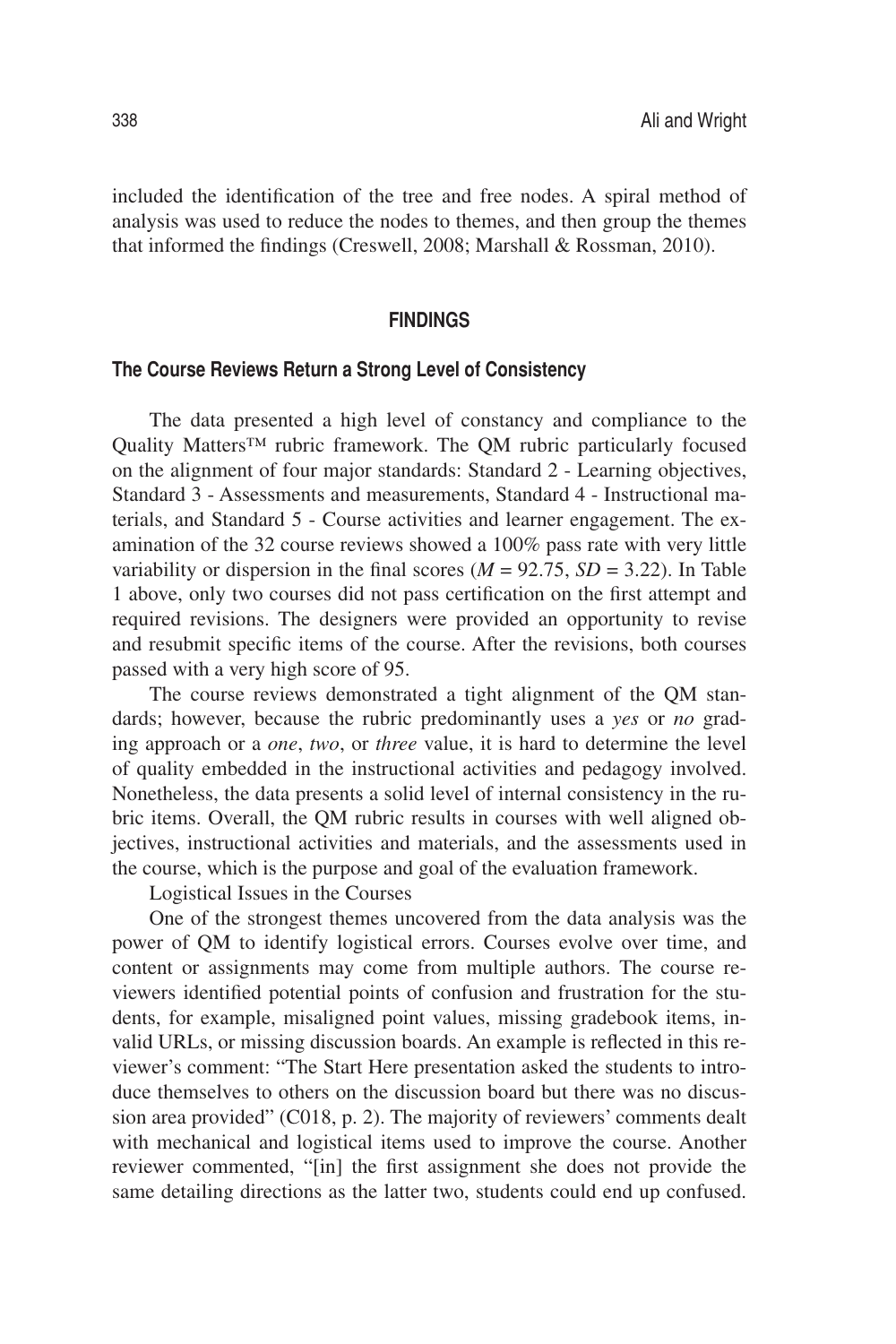Consider modeling the first rubric after the other two in order to be consistent and clear" (C006, p.6). Ultimately, these simple checks for alignment and consistency improve the course and helps the students, but present little evidence of transformative instructional practice based on the use of the rubric.

#### **Problems with Objectives**

Two issues that surfaced in the data analysis reflected some evidence of pedagogical transformation centered on the construction and use of objectives. The first issue dealt with the proper construction of measurable objectives. Several course designers included nebulous objectives like, "the student will know" and "the student will understand." Moreover, the data suggests the need for "specific, observable, and measurable terms such as demonstrate, evaluate, explain, describe, and discuss" (C023, p. 3). The majority of faculty designers understand the need for concrete learning outcomes and received high marks on this particular rubric item. Nonetheless, several comments suggested a need for greater attention to the construction of measurable objectives.

The second major theme that emerged from the data regarding the alignment of institutionally mandated course objectives, which are often times goal statements and not objectives. Curriculum committees or other third parties may have authored the original course purpose, scope, and sequence. The individual course designer may not have the authority to change the stated purpose or overarching objectives. One reviewer identified this problem with this comment, "the course objectives are listed in the syllabus and institutionally mandated. Though I found the language not measurable . . . they are institutionally mandated, so not adjustable by this instructor" (C006, p. 12). Being constrained by an existing set of course objectives or learning outcomes presents challenges in the design process, and may produce more dissonance in the course. The misalignment of course objectives and learning outcomes with institutionally set course objectives or goal statements is an interesting theme that emerged from this data.

## **A Wide Variety of User Interface Design**

The reviews contained a number of comments regarding the type and quality of the screen layouts and user interface. There were many similarities, and naturally, differences. Two courses stood out: One instructor orga-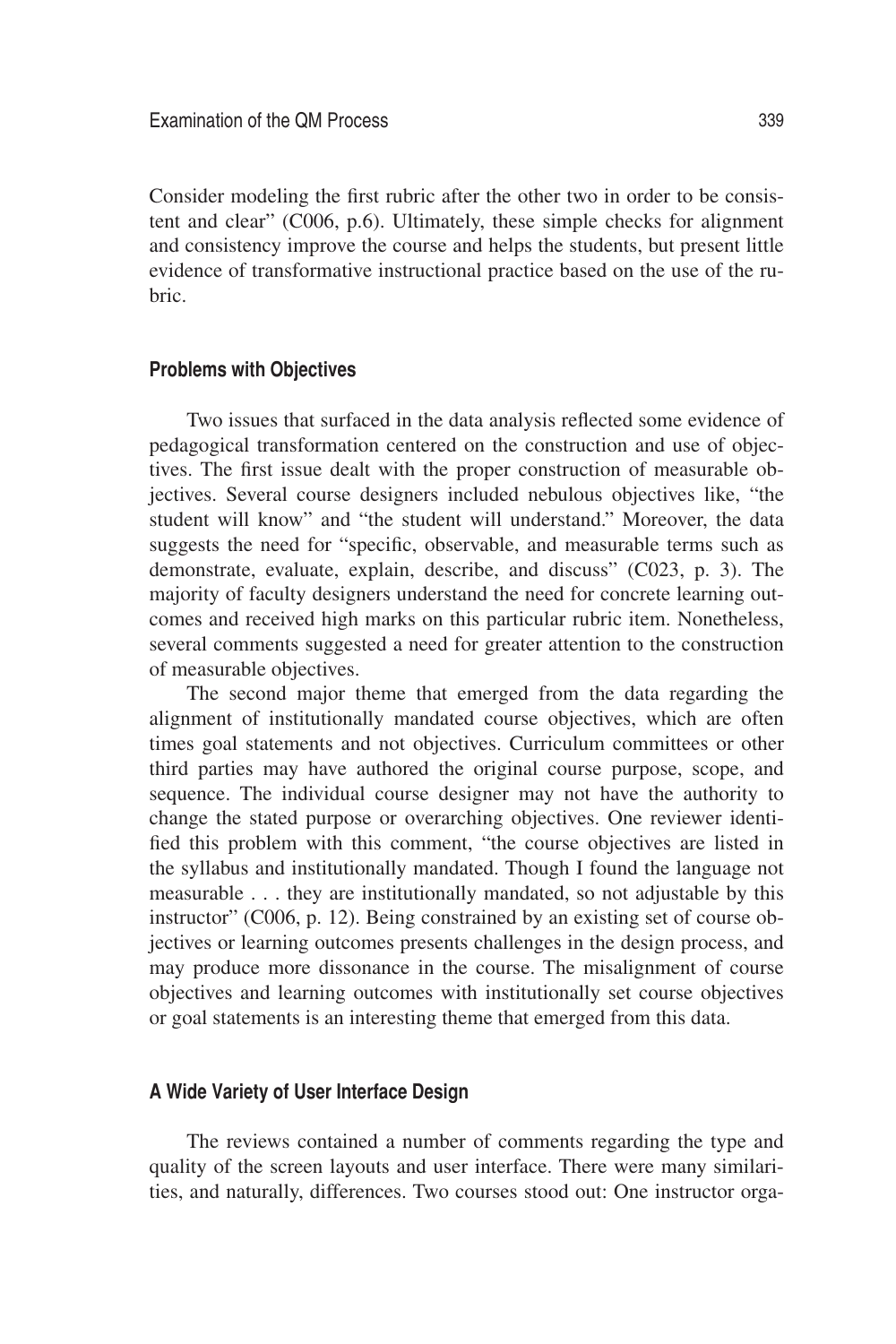nized the course and placed the numbers of the rubric standards next to the content items to show how the course met QM compliance. While another instructor, in contrast, used a more primitive approach to the user interface; he/she included all of the items in a PDF document. Another set of courses used a similar interface with the same elements, but their instructors customized the backgrounds and colors. These similar interfaces could indicate design standards within a college or program, the sharing of standard content, or the influence of an instructional designer. In comparison, there was a group of courses from one discipline. One instructor submitted two courses with different page layouts and organizational structures. All the courses from the same content area had different layouts. The purpose of QM is to ensure consistency in the content and user interface. Regardless of the course content or level (graduate or undergraduate), no two courses were identical in their design or user-interface; nonetheless, the majority of scores were very high.

#### **Student Progress Monitoring and Self-Assessments**

One of the rubric items requires the designer to provide students with opportunities to track their learning progress. The analysis showed a wide variation in the methods used to address this standard. The most prominent method was the use of the grade book in the learning management system. Because scores were recorded in the gradebook, the students had the opportunity to monitor their progress in the course. Although the gradebook is a logical tool for helping students track their progress, several interesting variations were observed as samples of best practice. For example, several courses used ungraded, self-assessment quizzes at the end of each module. This approach removed some of the stress associated with the grades and shifted the focus on to self-regulated learning (Zimmerman & Schunk, 2001). Another approach discovered in the analysis was the use of checklists at the beginning or end of each module. Several instructors presented the checklist as an introduction to the module and as way for students to monitor their own progress through the instructional tasks and requirements. One reviewer commented, "At the start of each module, we get a list of objectives, as well as a checklist of what activities are due when. This checklist is useful for navigating the assignments and the directions are thorough" (C006, p. 4). Both the use of the ungraded quizzes and the instructional checklist are distinctive and appropriate methods to facilitate students' progress monitoring.

The findings shared in this section provided a look into the different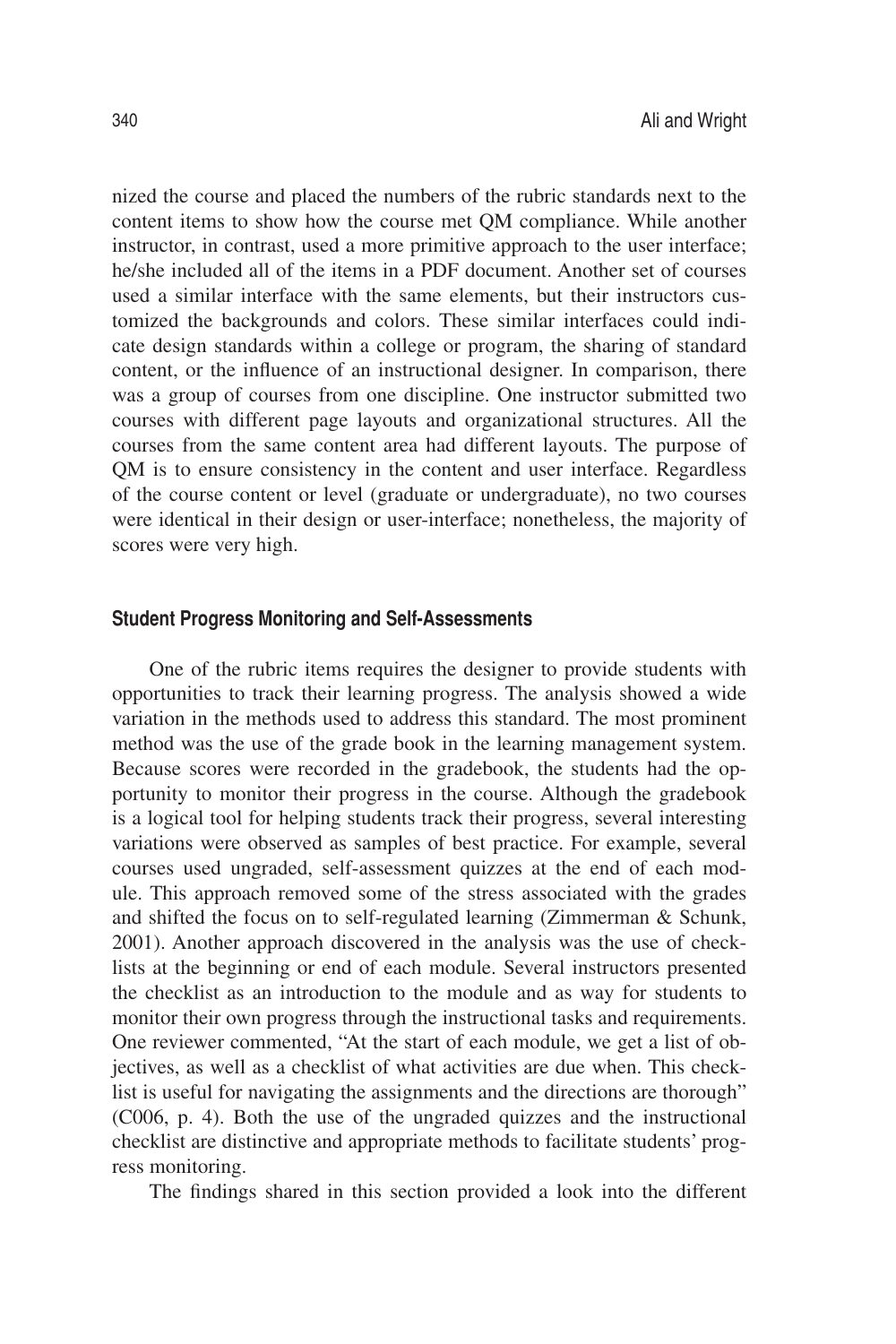themes found in the review documents of 32 courses that underwent QM rubric standards. The next will elaborate on what these findings conveyed toward the goal of answering the research question.

#### **DISCUSSION**

Overall, the data presented solid evidence of the positive effects of using the QM rubric. It reveals several themes and best practices that facilitate student learning in the online environment. Very little evidence was found in the course reviews regarding instructional practice or changes in online pedagogy. That is not to say that transformation did not occur; however, the course reviews did not provide evidence of transformative instructional practices.

Collectively, the themes identified in the findings are consistent with best practices in online education. The courses in this sample of reviews met the rubric standards at a very high level. The literature, discussed earlier, suggests that faculty need to have a wide range of technical and pedagogical skills to be successful online teachers. The reviews demonstrated technical, organizational, and logistical skills needed for a successful course design. But where is the enhanced pedagogical content knowledge? (Koehler, Mishra, & Yahya, 2007).

Faculty have a significant amount of academic freedom in addressing the QM standards as evidence with the wide interpretation of user interfaces. The literature provides some explanations for the differences found in the data analysis such as the faculty member's commitment (De Gagne & McGill, 2010), teaching experience (Ebert-May et. al., 2011), lack of mentoring (Vaill & Testori, 2012), and personal, institutional, and technical factors (Kampov-Polevoi, 2010).

In conclusion, the analysis of the course reviews did not provide evidence of shifts in instruction or pedagogy. Perhaps this is the nature of the QM rubric with a focus on procedural and logistical issues instead of pedagogical methodology. If this is the case, the authors call for a different type of professional development that focuses on systematic reflection on the experience (Mezirow, 1991) of the process of course development and delivery.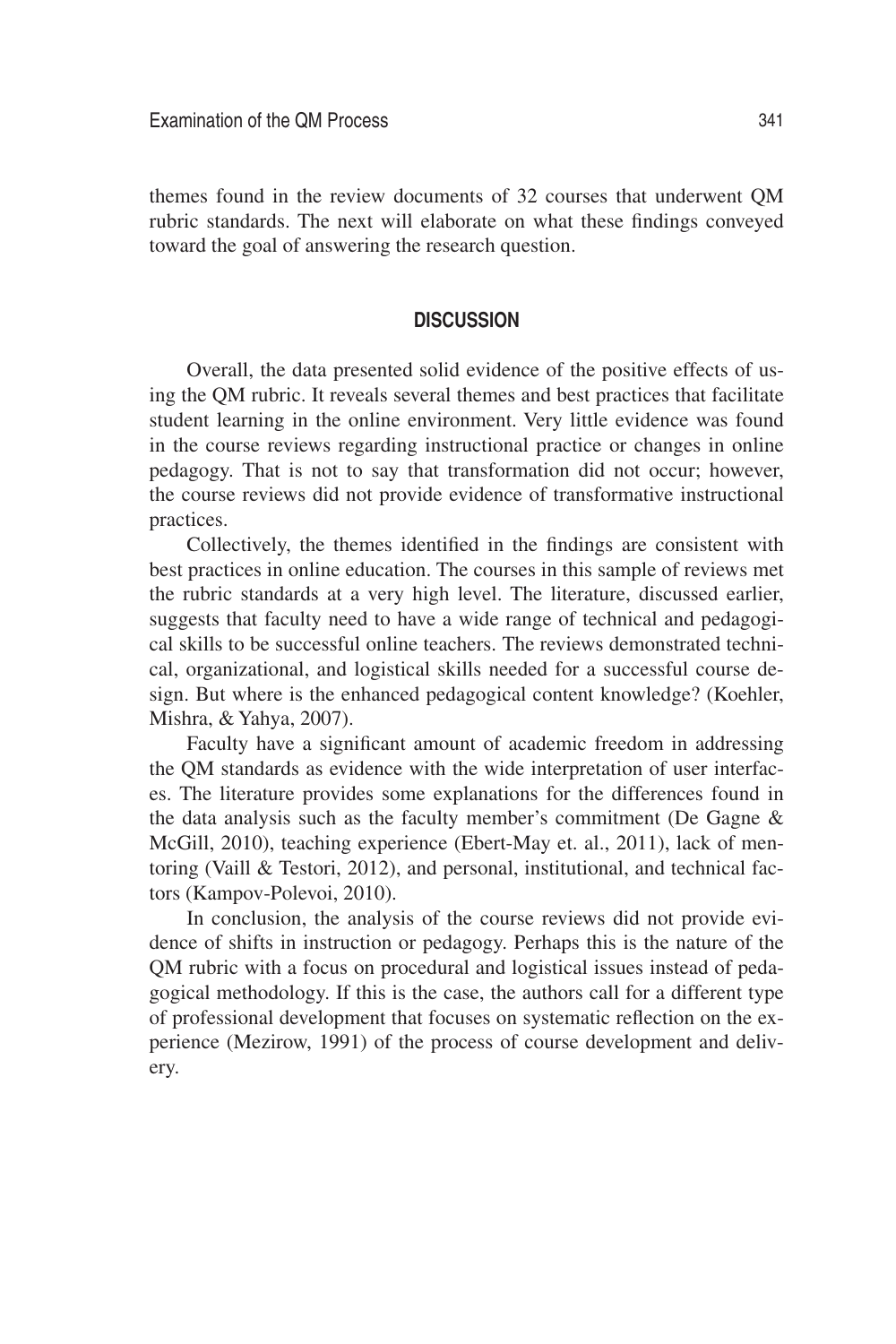#### **LIMITATIONS**

All research has inherent limitations (Russell & Purcell, 2009), and it is important to acknowledge the limitations of this study. Due to resources and privacy concerns, the authors made conscious decisions to limit the scope and size of data set. Naturally, one of the major limitations is the small sample size from one institution. A fundamental component of the theoretical framework is the evolving nature of learning based on experience and reflections. This research is a snapshot in time with no follow-up with the course designers regarding their evolution, transformation, or changes in the structure and pedagogy.

Additionally, the data set was restricted to the course designer and the reviewer. No input was provided about the structure or quality of the course from the most important constituents, the students. A lack of student input and feedback is a major limitation of the study.

The proprietary nature of Quality Matters ™ presented unique challenges in regards to security and confidentiality of the courses and the reviews. Working with a proprietary, fee-based tool presented serious restrictions disclosing the nature of the evaluation process and the rubric. Finally, a last major limitation was the lack of access to the actual courses and the content. To maintain the confidentiality, all identifiable variables was scrubbed from the course reviews to maintain anonymity and security in compliance with the Institutional Review Board.

## **RECOMMENDATIONS**

The authors take the position that using an industry-standard rubric is a good first step for faculty development, but it is not sufficient to produce significant changes in teaching practices due to the lack of reflection opportunity. One expects faculty development to be a change agent that improves faculty performance in the online classroom. Hence, the approach should be a comprehensive process that includes orientation and initial training activities, mentorship, and continuous support (Vaill & Testori, 2012). Furthermore, professional development should be a shared responsibility among all stakeholders (De Gagne & McGill, 2010). Using the theoretical lens of Transformative Learning Theory and the findings of this study, the authors posit that online faculty development is a serious learning experience that ideally results in transformation and improvements in instructional approaches.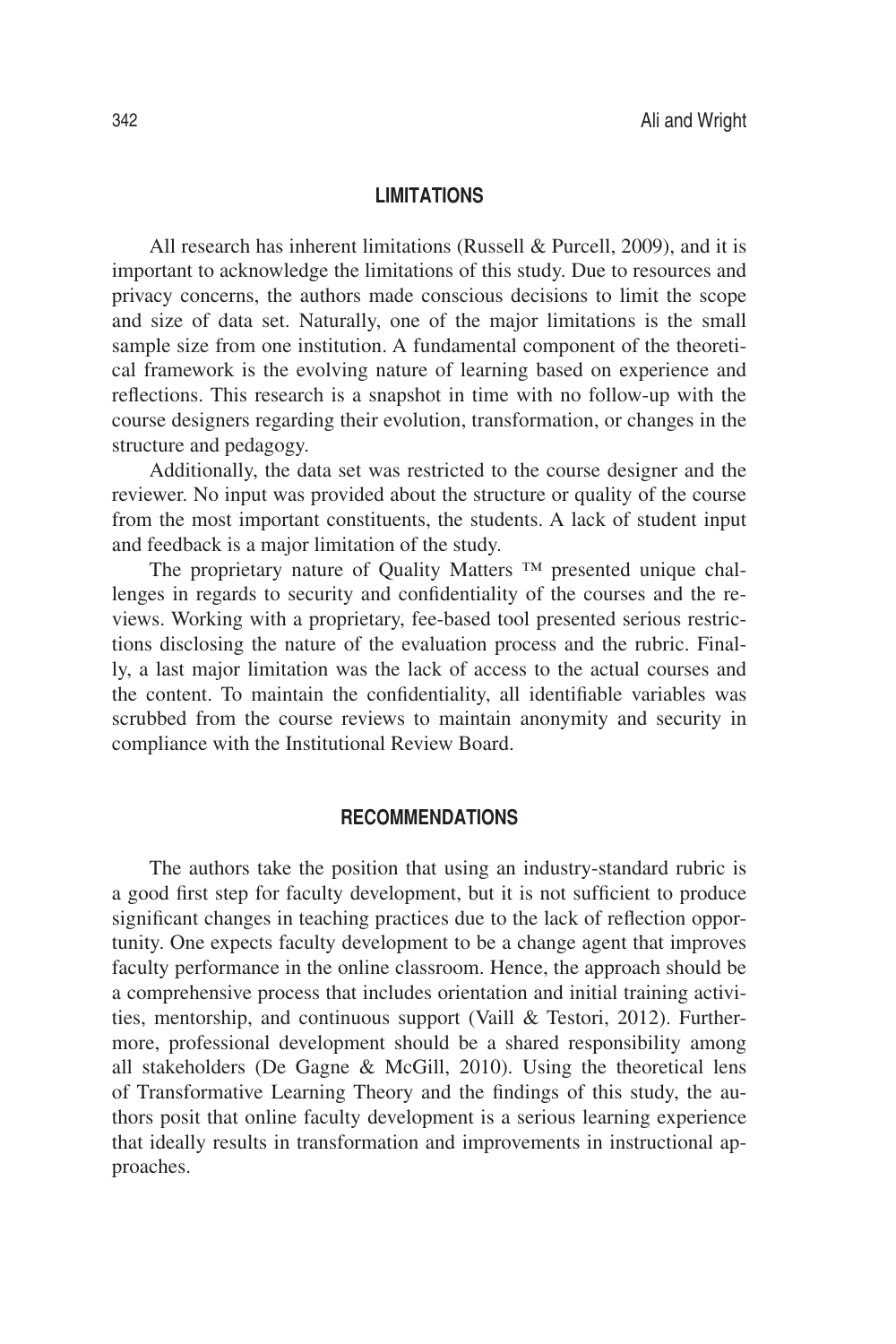Accordingly, an institution that commits to using the QM rubric, or any other industry standard, should optimize the potential to develop faculty's online teaching effectiveness by providing a systematic opportunity for reflection on that learning experience. McQuiggan (2012) concludes that most models used for faculty development have a singular approach without an opportunity for reflection. These models reflect a disconnection between the traditional classroom and the online classroom. Successful faculty development initiatives are closely associated with regular self-reflection for their participants (Reilly, Vandenhouten, Gallagher-Lepak, & Ralston-Berg, 2012).

Of equal importance, the institution should design a professional development sequence to support participating online faculty beyond course development and review. It would be helpful for such a model to imbed vehicle for sharing faculty perspectives as they progress. The goal of this dissemination will be to facilitate transformation in professional practice. These efforts can produce a structured support system that includes the following personnel:

- The instructor of the course:
- An instructional designer, and
- A peer-mentor or a faculty learning community.

The success of the support structure will heavily depend on the commitment from interested faculty and their administrators. A vision for such a model is presented in Figure 1.



**Figure 1.** Online Faculty Development Model.

The bottom layer in the instructor-oriented pyramid denotes a process similar to the QM rubric training with single or multiple episodes. The as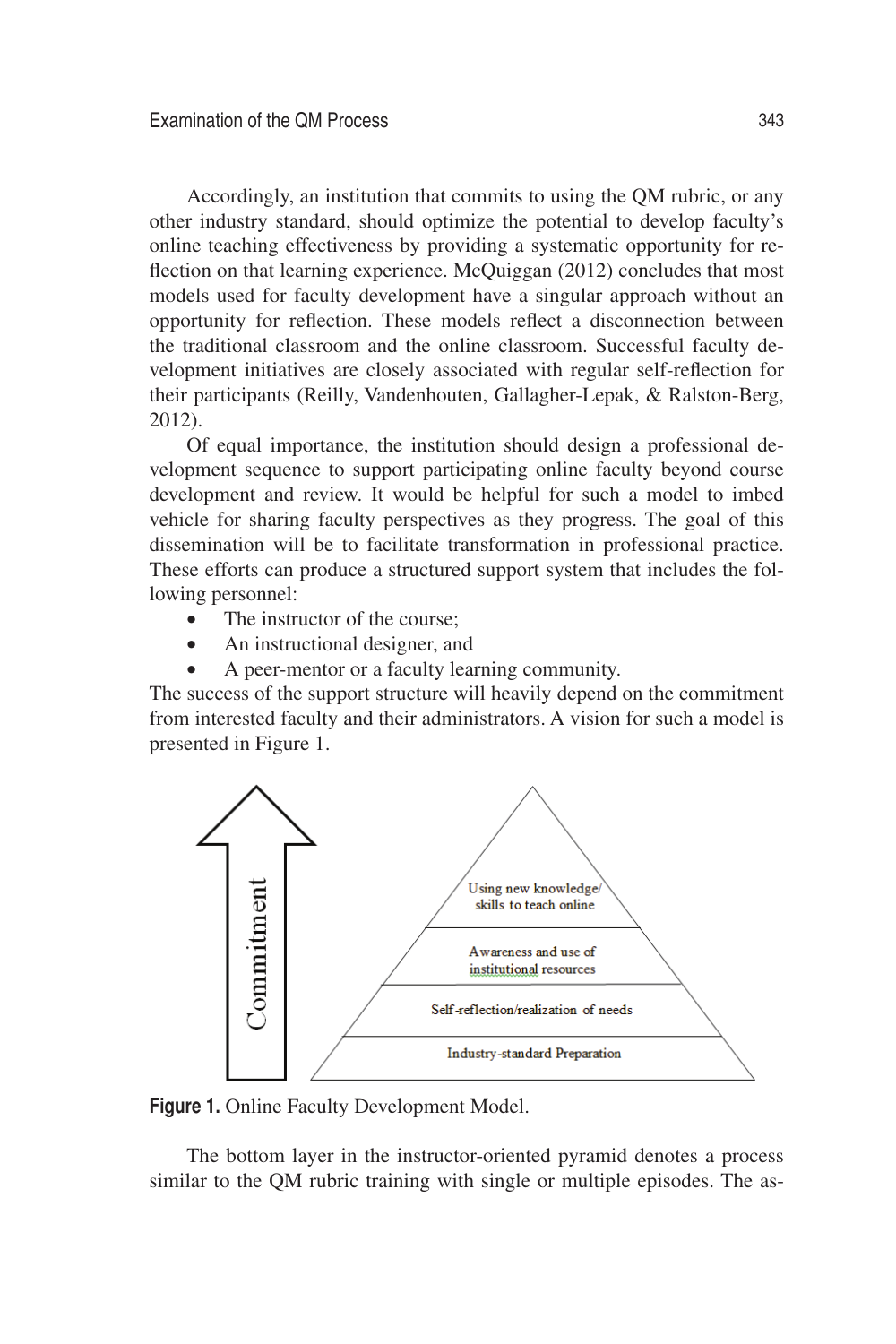sumption is that many institutions of higher education have used this or similar regulated approaches (Herman, 2012).

In the second layer, it is important for an instructor who chooses to participate in online teaching preparation to reflect on the experience (McLawhon & Cutright, 2012). Such reflection can help the instructor in assessing their new knowledge, and becoming aware of needs (Reilly et al., 2012). These needs may include learning about institutional support, peer support, and technical support (Ragan, Bigatel, Kennan, & Dillon, 2012). Examples of institutional resources include instructional designers and peer mentors. It is considered helpful for an instructor who decides to teach online to invest time with an instructional designer as well as seek peer-mentorship (Lackey, 2011). With the help of institutional support and diligence (Kampov-Polevoi, 2010), faculty members can become effective in the online environment.

The external piece of the model indicates shared commitment from the instructor (De Gange & McGill, 2011) and the institution alike. Faculty development requires all stakeholders to embrace the same objective. Supporting institutional resources and an instructor's knowledge and skill play major role in successful online faculty preparation (Lloyd, Byrne, & McCoy, 2012).

# **CONCLUSION AND FUTURE RESEARCH**

The premise of this study was to examine the influence of using an industry-standard rubric for online faculty development. The use of industry-based rubric or template can play a role in setting a baseline for faculty inexperienced in online instruction with respect to course design, learner engagement and feedback, facilitation and communication, and participation and contributing to teaching faculty communities. Study findings show a high degree of consistency within the course designs, solid alignment between learning outcomes, assignments, and assessments, and standard elements within the course presentations. Additionally, the findings show that using such a rubric alone does not necessarily produce teaching improvements. Using the theoretical lens of Transformative Learning Theory it was argued that the current QM rubric used in this particular context did not show transformation in some instructors' approach to course design. The authors attributed the lack of transformation to an absence of reflection, an important principle of Mezirow's theory.

This study raises several important questions that align with the central research premise. For example, faculty are required to take a basic profes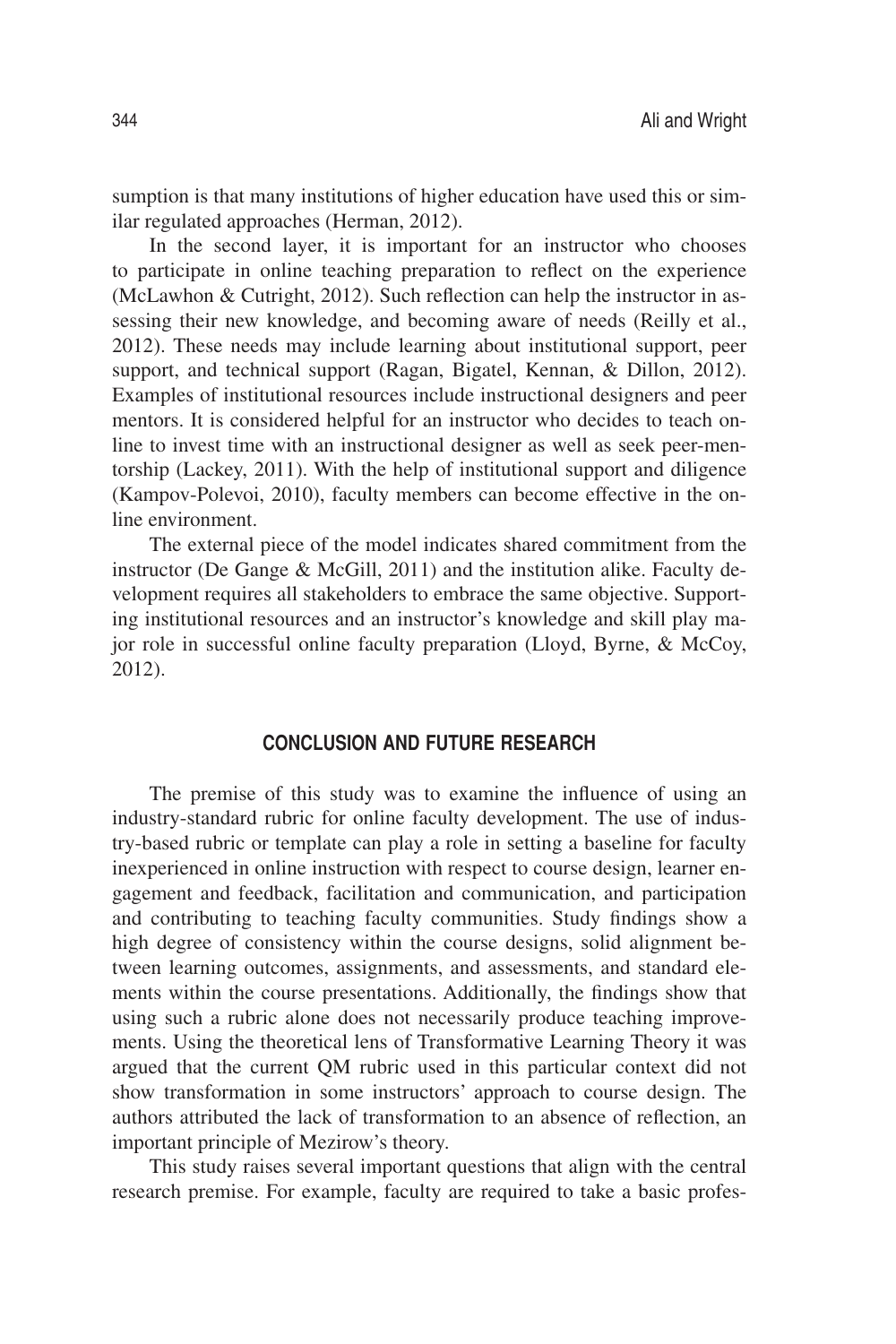sional development workshop before beginning the QM evaluation process, but what value is each instructor getting from the online-readiness training? Is transformational learning taking place? Do the instructors reflect on the experience to show pedagogical transformation? What is the evidence of transformation and how do you assess that transformation? Further investigation is needed to address these questions, and it is important to look at other data sources including interviewing faculty and students, as well as, more detailed monitoring of the professional development process. Eventually, another research avenue is the documentation of the transformation process.

This study opens many future opportunities to explore longitudinal impact of the QM training on participating faculty. For example, a follow-up study would entail interviewing the faculty designers to explore pedagogical change based on QM process. A more involved study may seek to modify the industry-standard rubric to add systematic reflective elements.

#### **References**

- Allen, I. Elaine, and Jeff Seaman. *Changing Course: Ten Years of Tracking Online Education in the United States*. Newburyport, MA: Sloan Consortium, 2013.
- Allen, I. Elaine, and Jeff Seaman. *Learning on Demand: Online Education in the United States, 2009*. Newburyport, MA: Sloan Consortium, 2010.
- Betts, Kristen. "Lost in translation: Importance of effective communication in online education." *Online Journal of Distance Learning Administration* 12, no. 2 (2009).
- Bowen, Glenn A. "Document analysis as a qualitative research method." *Qualitative Research Journal* 9, no. 2 (2009): 27-40.
- Brooks, Charmaine, and Susan Gibson. "Professional Learning in a Digital Age." *Canadian Journal of Learning and Technology* 38, no. 2 (2012): n2.
- Cranton, Patricia, and Brenda Wright. "The transformative educator as learning companion." *Journal of Transformative Education* 6, no. 1 (2008): 33-47.
- Creswell, John W. *Research design: Qualitative, Quantitative, and Mixed Methods Approaches*. Thousand Oaks, CA: Sage Publications, 2008.
- De Gagne, J., and B. McGill. "Faculty development in online education." *Journal of Online Higher Education* 1, no. 7 (2010): 1-13.
- De Rijdt, Catherine, Ann Stes, Cees van der Vleuten, and Filip Dochy. "Influencing variables and moderators of transfer of learning to the workplace within the area of staff development in higher education: Research review." *Educational Research Review* 8 (2013): 48-74.
- Ebert-May, Diane, Terry L. Derting, Janet Hodder, Jennifer L. Momsen, Tammy M. Long, and Sarah E. Jardeleza. "What we say is not what we do: effective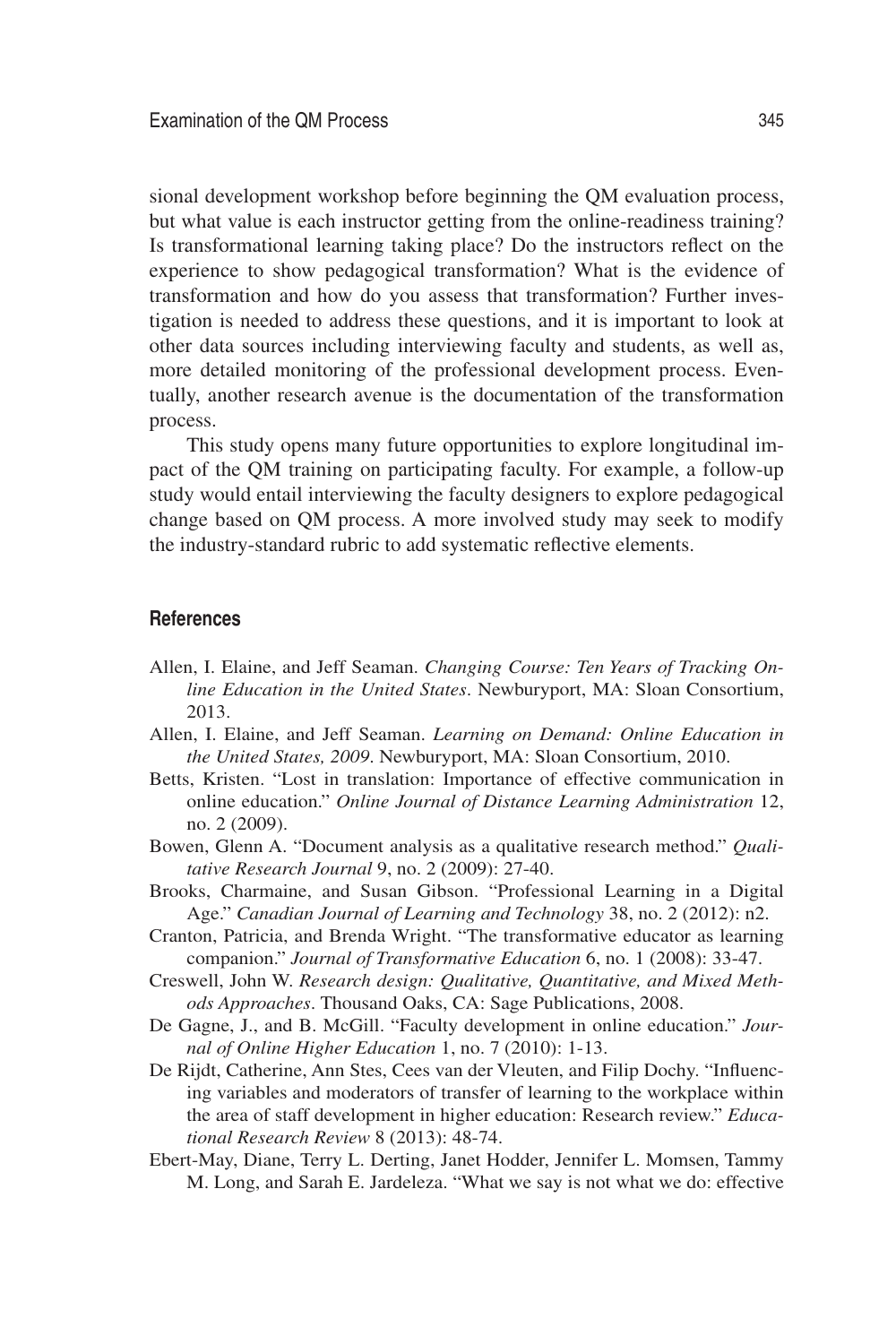evaluation of faculty professional development programs." *BioScience* 61, no. 7 (2011): 550-558.

- Green, Tim, Jeffery Alejandro, and Abbie H. Brown. "The retention of experienced faculty in online distance education programs: Understanding factors that impact their involvement." *The International Review of Research in Open and Distributed Learning* 10, no. 3 (2009).
- Habermas, Jürgen. *Knowledge and Human Interests*. Boston, MA: Beacon Press, 1971.
- Hanna, D. E. "Organizational change in higher distance education." *Handbook of Distance Education* 2 (2007): 501-514.
- Herman, Jennifer Heather. "Faculty Development Programs: The Frequency and Variety of Professional Development Programs Available to Online Instructors." *Journal of Asynchronous Learning Networks* 16, no. 5 (2012): 87- 106.
- Hixon, Emily, Janet Buckenmeyer, Casimir Barczyk, and Lori Feldman. "Assessing the Impact of Faculty Development for Online Instructors." In *World Conference on E-Learning in Corporate, Government, Healthcare, and Higher Education*, no. 1 (2011): 672-681.
- Kampov-Polevoi, Julia. "Considerations for supporting faculty in transitioning a course to online format." *Online Journal of Distance Learning Administration* 13, no. 2 (2010).
- Keengwe, Jared, and Terry T. Kidd. "Towards Best Practices in Online Learning and Teaching in Higher Education." *MERLOT Journal of Online Learning and Teaching* 6, no. 2 (2010): 533-541.
- Kitchenham, Andrew. "The evolution of John Mezirow's transformative learning theory." *Journal of transformative education* 6, no. 2 (2008): 104-123.
- Koehler, Matthew J., Punya Mishra, and Kurnia Yahya. "Tracing the development of teacher knowledge in a design seminar: Integrating content, pedagogy and technology." *Computers & Education* 49, no. 3 (2007): 740-762.
- Lackey, Karen. "Faculty development: An analysis of current and effective training strategies for preparing faculty to teach online." *Online Journal of Distance LearningAdministration* 14, no. 4 (2011).
- Lloyd, Steven A., Michelle M. Byrne, and Tami S. McCoy. "Faculty-perceived barriers of online education." *Journal of Online Learning and Teaching* 8, no. 1 (2012).
- Mälkki, Kaisu. "Building on Mezirow's theory of transformative learning: Theorizing the challenges to reflection." *Journal of Transformative Education* 8, no. 1 (2010): 42-62.
- Mandernach, B. Jean, Emily Donnelli, Amber Dailey, and Marthann Schulte. "A faculty evaluation model for online instructors: Mentoring and evaluation in the online classroom." *Online Journal of Distance Learning Administration* 8, no. 3 (2005).
- Marshall, Catherine, and Gretchen B. Rossman. *Designing Qualitative Research*. Thousand Oaks, CA: Sage Publications, 2010.